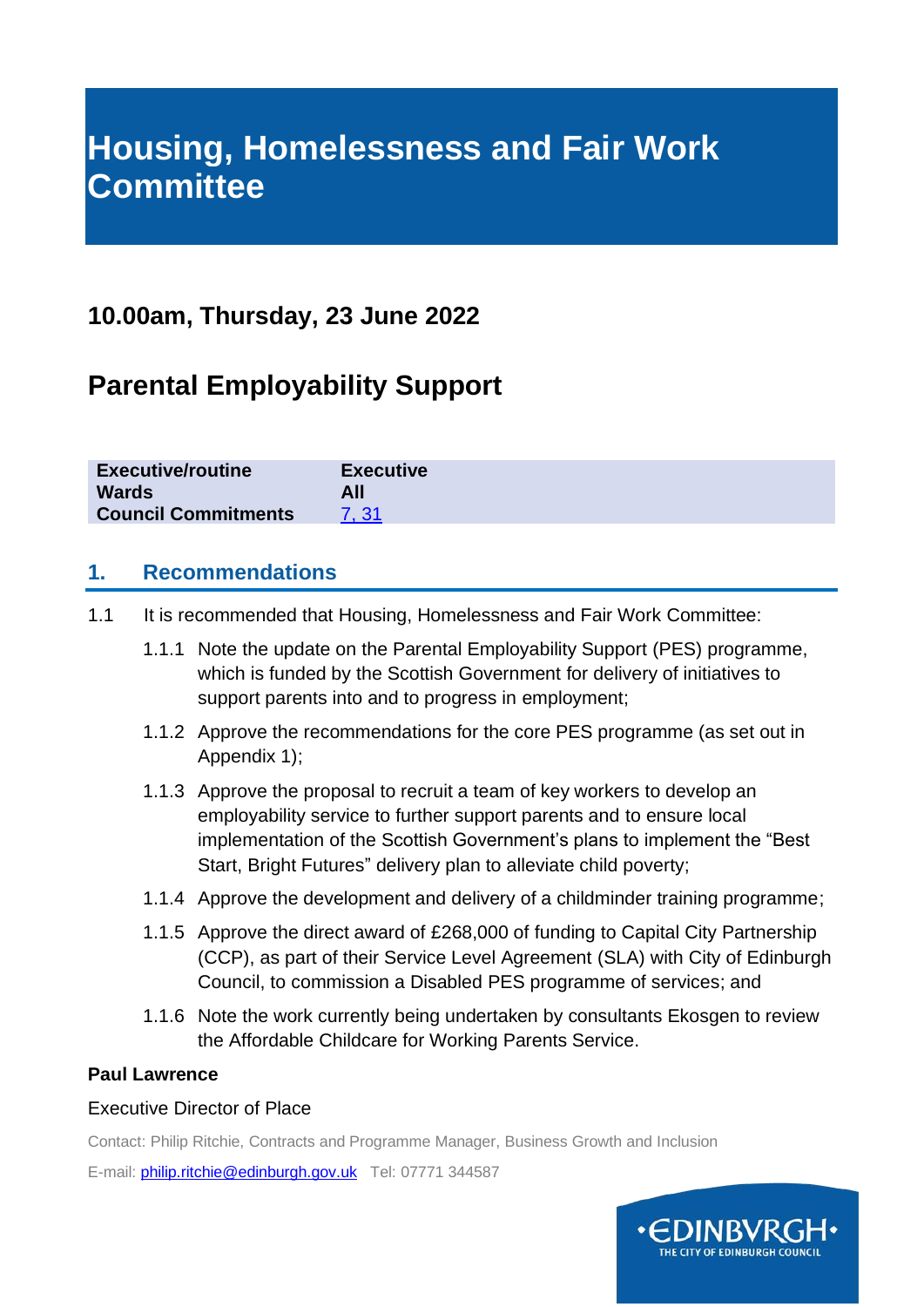**Report**

# **Parental Employability Support**

### **2. Executive Summary**

2.1 This report considers the work already undertaken by City of Edinburgh Council and local employability partners to put in place services for parents and seeks approval to extend current services for parents looking to gain or progress in employment and to put in place additional services required as part of the Scottish Government's Best Start, Bright Futures, four year delivery plan from 2022-2026.

#### **3. Background**

#### **Parental Employability Support**

- 3.1 Late in 2019/20, Scottish Government awarded City of Edinburgh Council £677,000 of Parental Employability Support (PES) funding over three financial years 2019 - 2022.
- 3.2 This funding was provided under the Tackling Child Poverty strategy and was intended to complement the No One Left Behind (NOLB) strategy for the delivery of services to support parents into and to progress in employment.
- 3.3 The client groups who are eligible and benefitting from the PES fund are:
	- 3.3.1 Lone Parents who are unemployed or experiencing in work poverty;
	- 3.3.2 Parents with a disability or families who are unemployed or experiencing in work poverty and have a disabled child;
	- 3.3.3 Parents who are unemployed or experiencing in work poverty and have three or more children;
	- 3.3.4 Parents from a minority ethnic background who are unemployed or experiencing in work poverty;
	- 3.3.5 Parents who are unemployed or experiencing in work poverty and have a youngest child under one; and
	- 3.3.6 Parents who are aged under 25 and are unemployed or experiencing in work poverty.
- 3.4 To ensure that delivery could begin quickly to meet the timescales set out by the Scottish Government, funding awards were approved, under delegated authority, by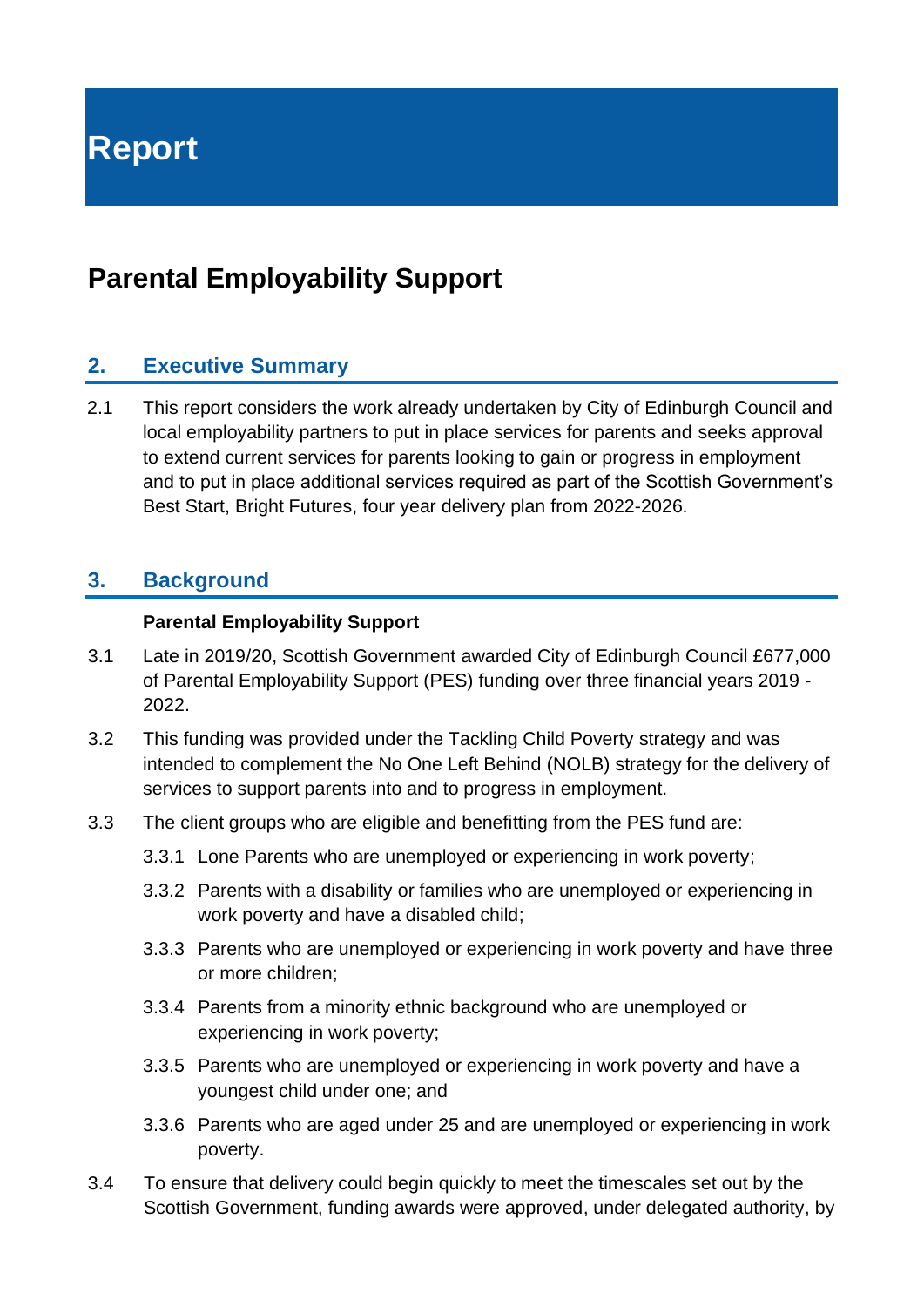the Executive Director of Place on 18 September 2020 and subsequently reported to the Housing Homelessness and Fair Work Committee on [5 November 2020.](https://democracy.edinburgh.gov.uk/documents/s28570/7.11%20-%20Parental%20Employability%20Support%20Fund%20Grants.pdf) These awards were administered through a process managed by Capital City Partnership (CCP).

- 3.5 The programmes were all funded for 18 months, and delivery started either in November 2020 or January 2021.
- 3.6 The Council were subsequently awarded £132,390 and £194,000 as 'PES Boosts' in 2020/21 and 2021/22 respectively. And, in 2021/22, an additional award of £268,000 was made specifically to support parents with disabilities into employment.
- 3.7 Boost funds for 2020/21 were awarded to existing well-established providers of PES and through the delivery of Maximise! under the City Region Deal Intensive Family Support Project, as agreed by the Housing, Homelessness and Fair Work Committee on [14 January 2021.](https://democracy.edinburgh.gov.uk/documents/s30263/7.9%20-%20Scottish%20Government%20Funding%20for%20Employability%20Support.pdf)
- 3.8 Due to the support already in place, and uptake being low, the Boost funds for 2021/22 and the funding specifically aimed at disabled parents were not utilised therefore permission to carry forward this forward to 2022/23 was sought and received.

#### **Affordable Childcare Service**

- 3.9 The Council currently funds an Affordable Childcare Service, which aims to help low-income parents gain or sustain employment. The Affordable Childcare Contracts were awarded at Finance and Resources Committee on [7 March 2019.](https://democracy.edinburgh.gov.uk/Data/Finance%20and%20Resources%20Committee/20190307/Agenda/$item_81_-_award_of_contracts_for_subsidised_childcare_for_working_parentspdf.xls.pdf) The overall contract size is £876,000 and was agreed for an initial period of three years from April 2019 – March 2022 with the option to extend for a further two periods of 12 months each, at the discretion of the Council.
- 3.10 The four providers of the service are North Edinburgh Childcare, Smile Childcare, Childcare Connections and Kidzcare and they each receive varying amounts of funding to deliver pre-school nursery and after school (0-12years) care.

#### **4. Main report**

- 4.1 The Scottish Government has awarded the Council £467,000 in 2022/23 to continue the delivery of the PES services. This is in addition to the £268,000 which was carried forward to provide additional support for disabled parents and the £180,000 'Boost' which was also carried forward.
- 4.2 The Scottish Government also plan to significantly increase employment support services for parents this year. In addition to the PES funding, they have allocated a further £81m for local authorities in Scotland to support the Best Start, Bright Futures delivery plan. Officers are currently awaiting further details on the quantum and delivery requirements for this funding and will report back to Committee once this has been clarified.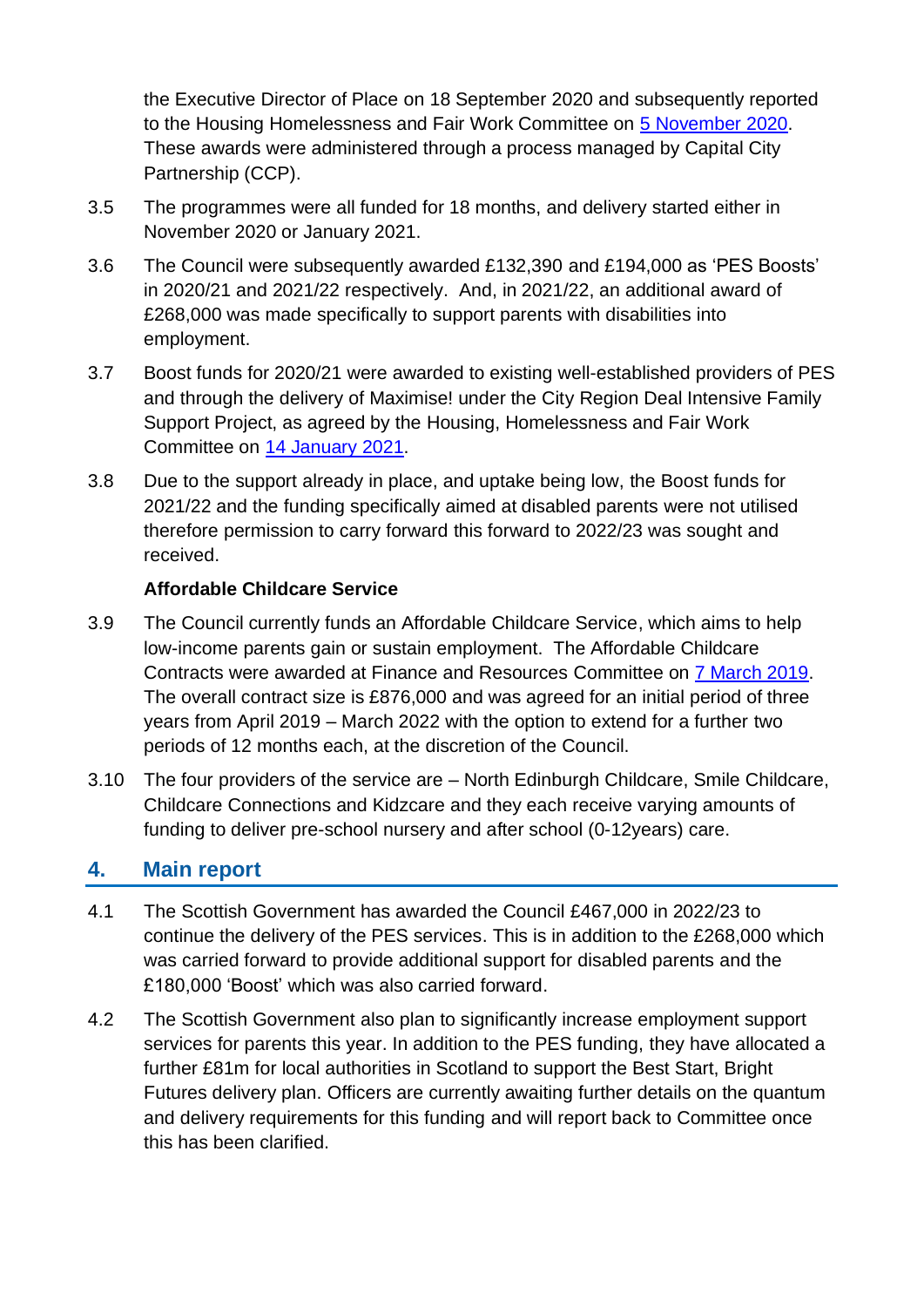#### **Core PES Funding**

- 4.3 The Scottish Government have indicated that they are committed to continuing PES funding until "at least 2025", and officers understand that it is likely that a multiannual award offer will be made to extend PES beyond 2023.
- 4.4 Committee is therefore asked to approve extending the PES grants which were awarded in September 2020 where services have been successful at engaging the target client group and have been able to support them to achieve the required outcomes.
- 4.5 In order to provide continuity and quality of service, it is requested that these grants be extended, at a cost of £196,250 per annum, until 31 March 2025, subject to Scottish Government funding being made available and satisfactory performance against annual targets.
- 4.6 Details of the proposed award extensions are outlined in Appendix 1.
- 4.7 It is proposed to use the remainder of the core PES Funding (£270,750) to recruit a citywide team of specialist employability key workers to strengthen and increase the capacity of the Joined Up for Families Network.
- 4.8 These roles would be to support parents across the city and to co-ordinate the network of services available so that services are prepared for the implementation of the Scottish Government Best Start, Bright Futures Delivery Plan before March 2023.
- 4.9 This team would follow the person-centred Activity Agreement model of employability delivery that has been successfully implemented for young people. This will ensure that parents who need the services most and may not be aware of what support is available are accessing the support required to be able to gain and progress in employment.
- 4.10 This model of delivery would also complement the specialist services provided through the grant awards (Appendix 1) and by other providers in the Joined Up for Families Network and ensures consistent delivery of services for all areas of the city in line with the 20 minute neighbourhood model. Key workers would operate geographically to monitor outcomes and target delivery as required and ensure that there are no gaps in provision for parents.

#### **PES Boost**

4.11 Anecdotal evidence indicates that one of the key barriers to employment for parents is access to (affordable) childcare. While one of the criteria for PES funding is that it cannot be used for childcare costs, it can be used for developing childcare provision, so it is recommended that the 2021/22 is spent on developing and implementing a programme for individuals, and especially parents, to set up as childminders.

#### **PES Funding for Disabled Parents**

4.12 To utilise the additional funding from the Scottish Government for disabled parents, it is recommended that specialist services are commissioned. A coproduction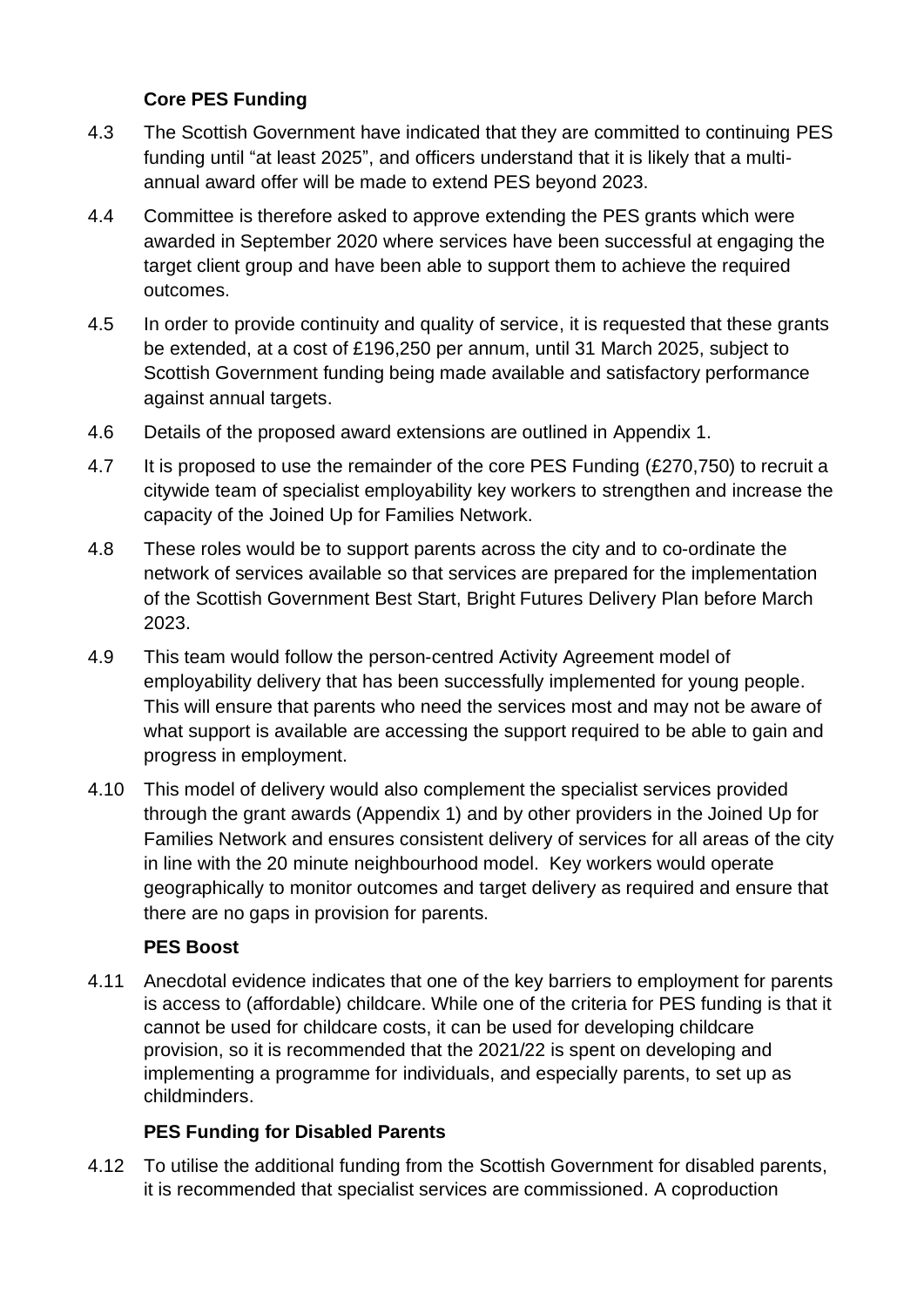process to identify the services required and the gaps identified by stakeholders has been initiated by the Council and CCP. With delivery required to be completed by 31 March 2023, it is recommended that the £268,000 funding for this programme be directly awarded to CCP, to commission the services. The programme would be monitored by Council officers along with other services and grants that are part of CCP's SLA with City of Edinburgh Council.

#### **Affordable Childcare for Working Parents**

- 4.13 With the introduction and planned expansion of the Scottish Government's 1,140 hours of funded childcare, plans for implementation of free wraparound care for priority school children, as well as the childcare element of tax credits and Universal Credit to help families pay for childcare, the Council needs to review our funding of these services to ensure that we are receiving best value and that the relevant families are benefitting from the current delivery offer. A consultant (Ekosgen) has been secured to carry out this review and should provide their report in late June 2022, with recommendations for the future direction of these services to be made to a future Committee.
- 4.14 The current contracts have been extended to the end of March 2023 to allow time to fully review the services currently being delivered.

# **5. Next Steps**

- 5.1 If Committee approves the recommendations of this report:
	- 5.1.1 Officers will work with CCP Contract Managers to set up grant funding agreements with the successful projects and ensure exit arrangements have been put in place with those projects where funding is not extended;
	- 5.1.2 Officers will also liaise with CCP to commission services to support disabled parents seeking employment, coordinating with existing and new training providers.
	- 5.1.3 Reporting on spend and targets will be conducted via CCP's regular quarterly report to Business Growth and Inclusion and the CCP Board. CCP will also report on spend and targets via the Council's Child Poverty Group; and
	- 5.1.4 Recruitment of the specialist employability key workers will be progressed.
- 5.2 Officers will link with Scottish Government and other local authorities to develop and implement the Best Start, Bright Futures Delivery Plan for Edinburgh. Scottish Government are expected to imminently provide further information on the allocation of funding available specifically for Edinburgh and the conditions of the grant offer that is expected.
- 5.3 A report with recommendations, following the review of the Affordable Childcare Service for Working Parents, will be presented a future Housing Homelessness and Fair Work Committee.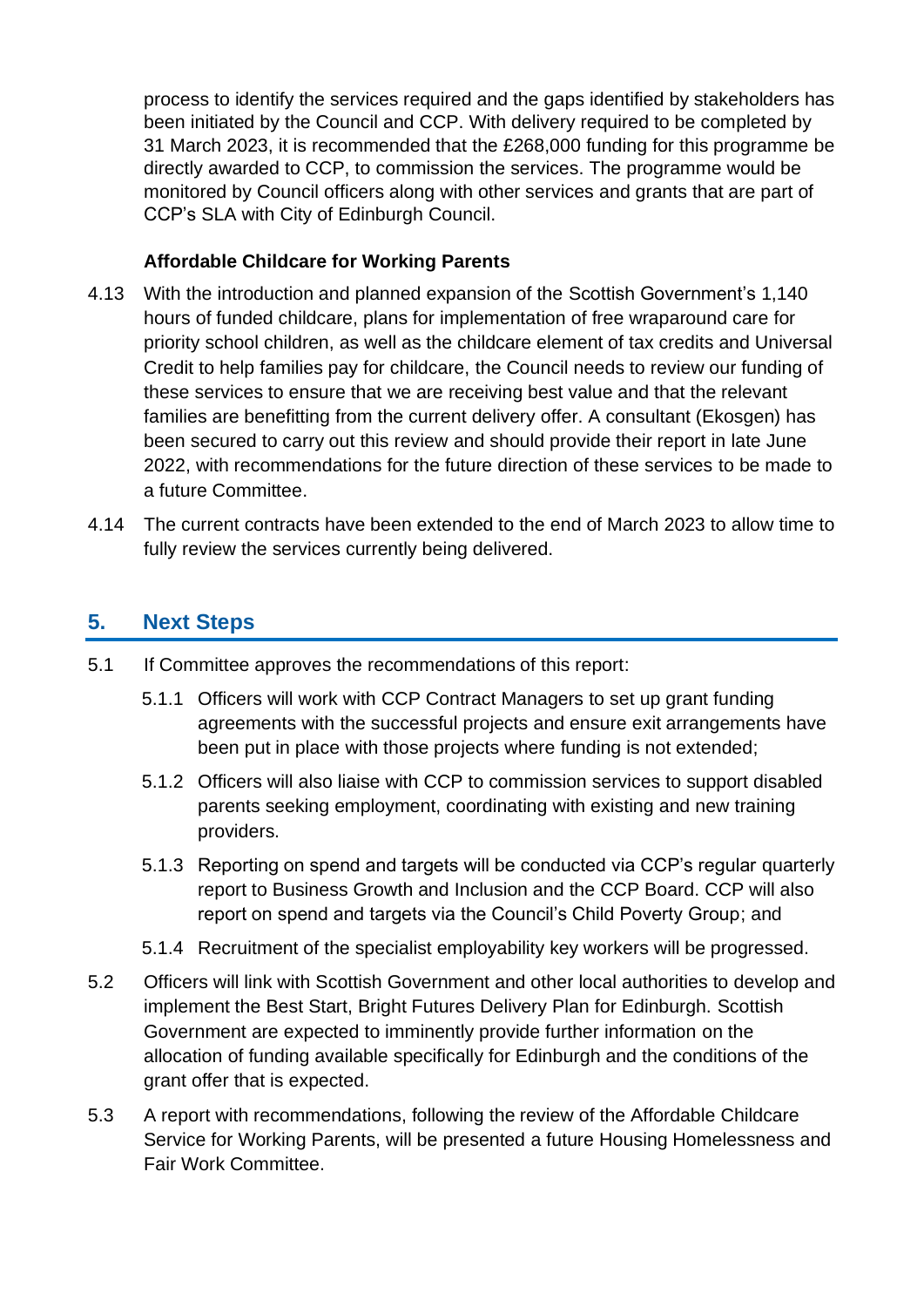# **6. Financial impact**

- 6.1 There is no financial impact to the Council as all delivery costs for the proposals are contained within the grant awards from Scottish Government.
- 6.2 The funding awarded to external organisations and for the programme for disabled parents will be contract managed by CCP under the existing SLA and Council officer time to support this would be supplemented through current No-One Left Behind staffing and the grant award as above.

# **7. Stakeholder/Community Impact**

- 7.1 The impact on this client group will be positive as the projects will enable them to enhance their employability and develop new skills to help them to secure or progress in employment. There is also a link to income maximisation advice which will ensure that these families benefit in real financial terms.
- 7.2 Partnership working is at the heart of the development of this proposal, both between Council departments and other partners and has been designed to complement the current strategic skills pipeline. This includes undertaking Integrated Impact Assessments to ensure no-one is adversely affected by these proposals and programmes.

### **8. Background reading/external references**

- 8.1 Council Commitments [Delivering an Economy for All](https://www.edinburgh.gov.uk/council-commitments/delivering-economy?documentId=12618&categoryId=20141)
- 8.2 [Scottish Government's Parental Employment Support Fund](https://www.employabilityinscotland.com/employability-services/parental-employability-support-fund/)
- 8.3 Scottish Government [Tackling Child Poverty Delivery Plan 2022-26](https://www.gov.scot/news/tackling-child-poverty-delivery-plan-2022-26/)
- 8.4 [Scottish Government's No-one Left Behind policy](https://www.gov.scot/publications/one-left-behind-next-steps-integration-alignment-employability-support-scotland/)

#### **9. Appendices**

9.1 Appendix 1 – Recommendations for Parental Employability Support Fund Grant Awards 2022 – 2025.